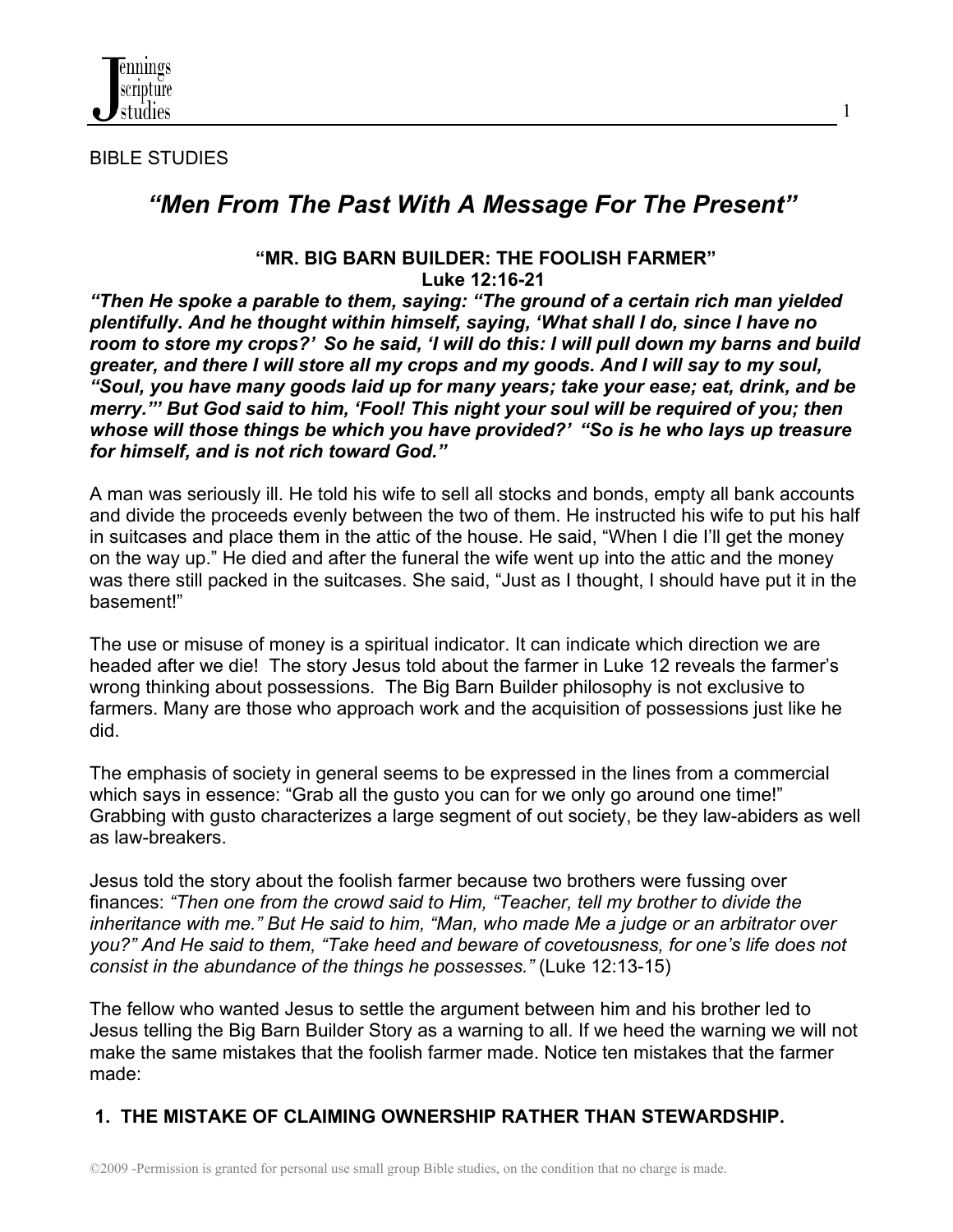He said, "*I will pull down my barns and build greater, and there I will store all my crops and my goods…."*

Jesus tells about a servant who was called before his master and was told to *"Give an*

 *account of your stewardship."* (Luke 16:2) That is what God will demand from all of us. The Foolish Farmer took the position of an owner and not a steward. A "steward" is "one to whom something has been entrusted and for which an account must be given."

 Psalm 24:1 reminds us that *"the earth is the Lord's and everything in it."* And James writes, *"Every good gift and every perfect gift is from above, and comes down from the Father of lights."* (James 1:17) Our Heavenly Father Who gives us sunlight from heaven gives us every good gift for He is the owner, not we ourselves. The Foolish Farmer thought that he was the sole source of all his earthly goods. When he harvested a great crop, instead of thanking God for it, he hoarded it and coveted more.

Paul's admonition to Timothy certainly applies to this farmer and to us as well: *"Command those who are rich in this present world not to be arrogant nor to put their hope in wealth, which is so uncertain, but to put their hope in God, who richly provides us with everything for our enjoyment."* (I Tim.6:17)

 David had the correct view of the benefits he enjoyed and said, *"Bless the LORD, O my soul, and forget not all His benefits ….. Who satisfies your mouth with good things…"* (Psalm 103:2,5) That which the Lord provides for us, we must utilize in the proper manner, and give back to Him an account of our stewardship.

#### **2**. **THE MISTAKE OF BEING A SELF-CENTERED PERSON.**

 "*And he thought within himself, saying, 'What shall I do, since I have no room to store my crops?' So he said, 'I will do this: I will pull down my barns and build greater, and there I will store all my crops and my goods. And I will say to my soul….."*

 This man used the personal pronoun "my" five times and "I" six times. You would gather from what he said that he did all the work on the farm himself. A person with such vast real estate holdings as he appeared to have and such a large farming enterprise to require multiple barns, would also have many employees and even family members involved in the business. But to hear him talk about it, he did it all himself!

 Warren W. Wiersbe writes of this man: "This farmer saw his wealth as an opportunity to please himself. He had no thoughts of others or of God." He certainly seems to be egocentric. He had built his world upon himself and that is always a bad foundation. He must have been a very lonely man who appears to have lived for and to himself alone. What a sad lifestyle for anyone.

#### **3. THE MISTAKE OF CONFUSING HIS BODY WITH HIS SOUL.**

 *"And I will say to my soul, "Soul, you have many goods laid up for many years…"*

©2009 -Permission is granted for personal use small group Bible studies, on the condition that no charge is made. Sometimes it is well for us to talk to ourselves but when we do, we should make sure that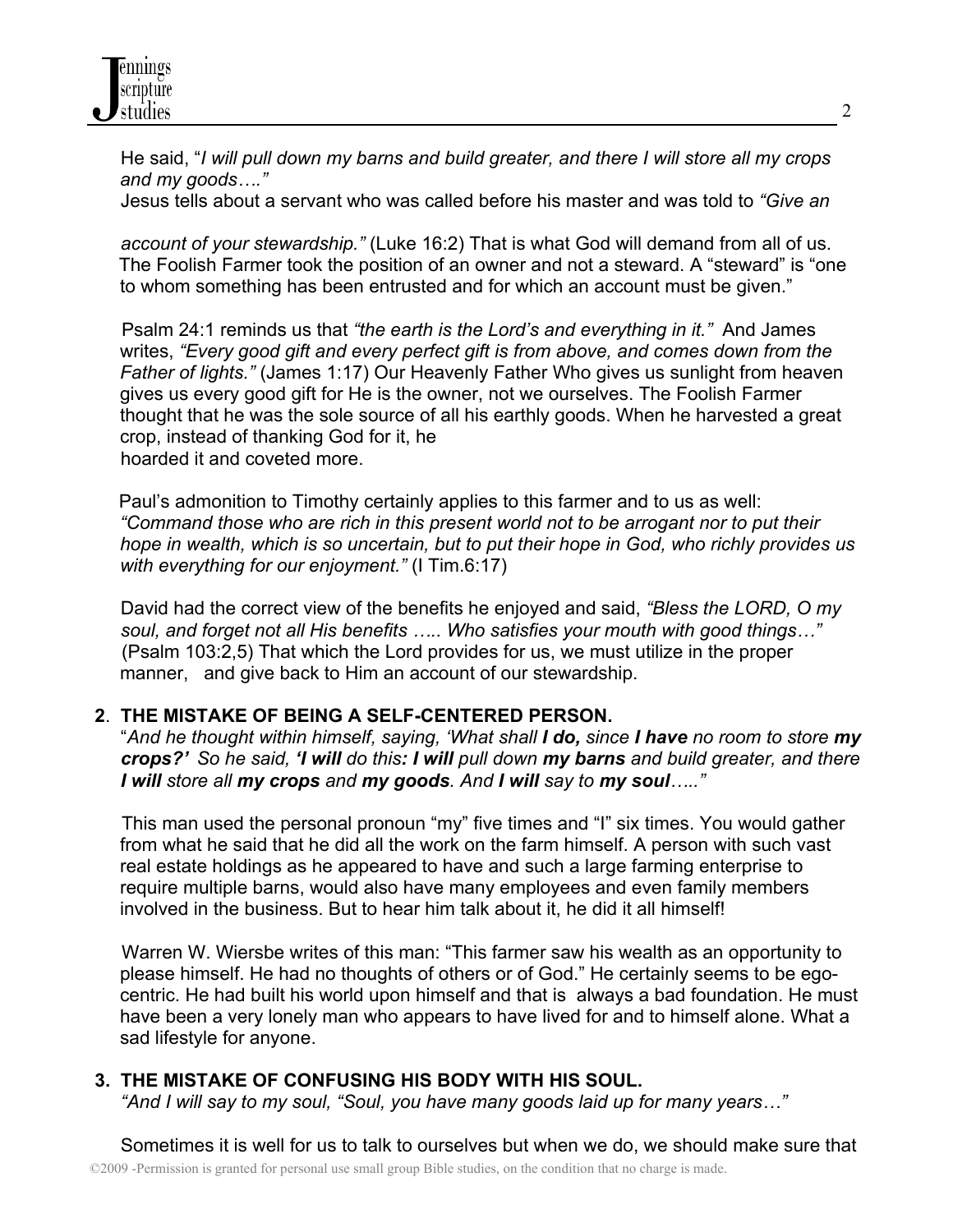we are telling ourselves the truth! This man needed to differentiate between his mortal body and his immortal soul. The things of the world will not satisfy the needs of a soul. The tangible cannot satisfy the intangible. This is pure Epicureanism. An epicurean is one who is given over to sensual pleasures especially of eating and drinking. He is overwhelmed with success. Could we say that success went to his head? He is thinking only about earthly life, not the after life. This type of person lives to satisfy sensual appetites forget that they have an intellect to be cultivated, a heart to be purified, a soul to be saved!

## **4. THE MISTAKE OF THINKING HE COULD CONTROL HIS FUTURE.**

"*….. you have many goods laid up for many years…."*

No one can boast of tomorrow, or knows what will happen tomorrow or if there will be a tomorrow on earth! James reminds us: *"Now listen, you who say, "Today or tomorrow we will go to this or that city, spend a year there, carry on business and make money." Why, you do not even know what will happen tomorrow. What is your life? You are a mist that appears for a little while and then vanishes. Instead, you ought to say, "If it is the Lord's will, we will live and do this or that." As it is, you boast and brag. All such boasting is evil."*  (James 4:13-16)

 Many goods for many years is the goal of most persons. They are working for *"many goods"* and planning on living for "*many years*." While work is God's decree for the human race: *"Six days you shall labor and do all your work"* (Ex.20:9) and, while there is nothing wrong with taking care of one's health and hoping to live to a ripe old age, yet to focus only upon life on earth with no thought for eternity is why this farmer was foolish!

## **5. THE MISTAKE OF THINKING THAT "THINGS" COULD SATISFY HIS SOUL.**

 The intangible soul cannot be satisfied with tangible assets. The devil tried to tempt Jesus with "things" in the temptation in the wilderness. Matthew chapter four records the following: *"Again, the devil took Him up on an exceedingly high mountain, and showed Him all the kingdoms of the world and their glory. And he said to Him, "All these things I will give You if You will fall down and worship me." Then Jesus said to him, "Away with you, Satan! For it is written, 'You shall worship the LORD your God, and Him only you shall serve.'"* (Matt.4:8-10)

Francis Schaeffer wrote that the majority of people had adopted two impoverished values: *personal peace* and *affluence.* "Affluence means an overwhelming and ever-increasing prosperity--a life made up of things, things, and more things--a success judged by an ever-higher level of material abundance."

 Harvard Business Review for February 24, 2010, had a very interesting article by Umair Haque on "The Real Roots of The Current Economic Crisis." The article underscores what Francis Schaeffer wrote years ago. Haque wrote, "We were chasing stuff. The real crisis is a crisis of nihilism: the belief that apart from stuff, nothing else matters economically. In the name of stuff, we sacrificed what mattered: people, community, comity, trust, education, skill, quality, happiness — and tomorrow itself. The real crisis is inside us. It's how we make sense of the world, what motivates us, and in what we value.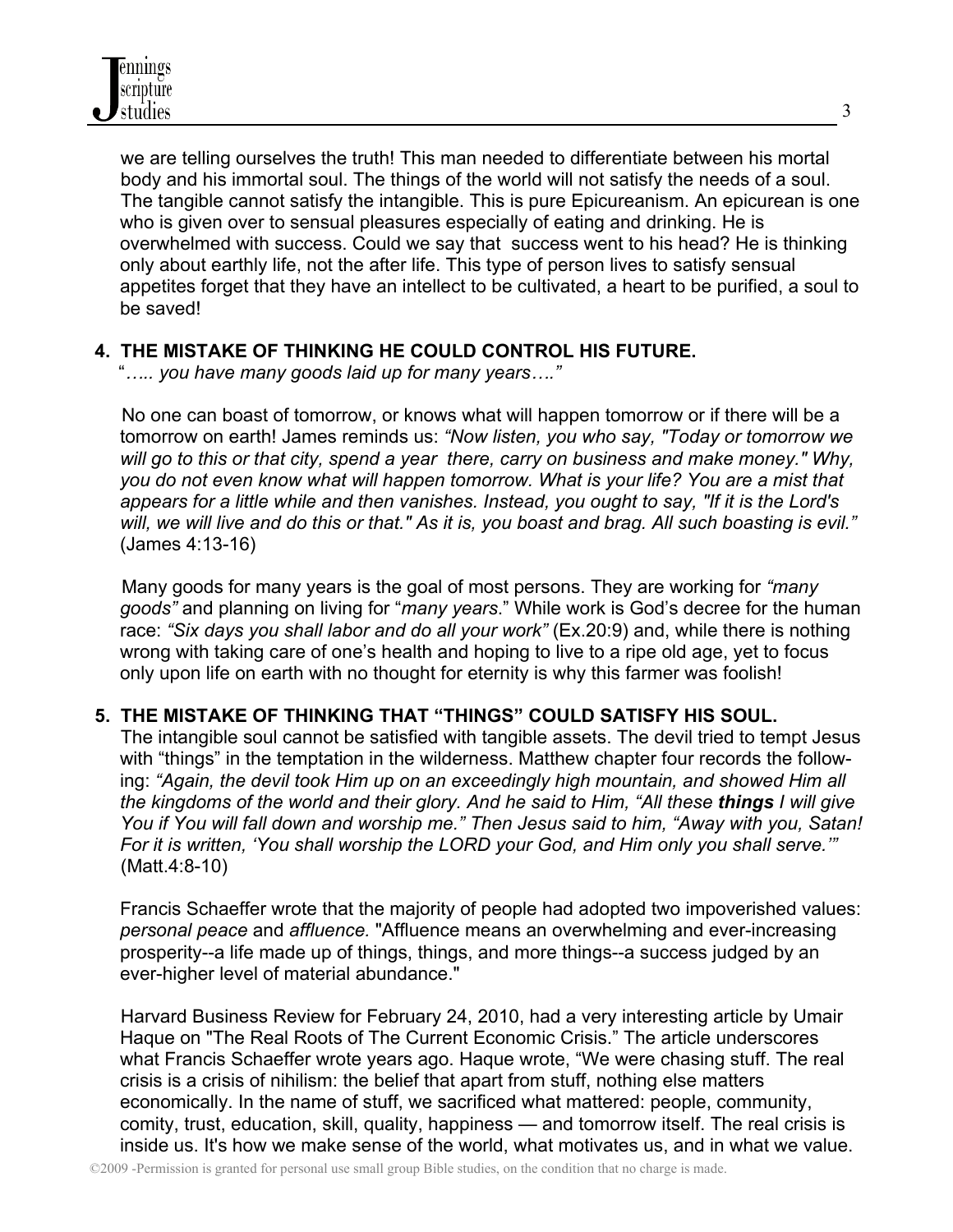

It was the American way of life that ate America. And America's real bankruptcy is a bankruptcy of the soul."

 Jesus asked, *"For what will it profit a man if he gains the whole world, and loses his own soul? Or what will a man give in exchange for his soul?"* (Mark 8:36,37) Those two questions have yet to be answered satisfactorily. How would you answer them?

#### **6. THE MISTAKE OF FOLLOWING THE WRONG PHILOSOPHY OF LIFE.**

The Foolish Farmer said, "*take your ease; eat, drink, and be merry."* Everyone needs rest and relaxation who has earned it . After six days of creative work, even though the Almighty One does not tire, He rested. ( *"Have you not heard? The everlasting God, the LORD, The Creator of the ends of the earth, Neither faints nor is weary."* Isa. 40:28)

 The message God sent in the beginning is that it is right and proper to rest after labor. However, nowhere in the Bible does God countenance a life of hedonistic luxurious leisure. ("*Hedonism*" = "the teaching that pleasure or happiness is the sole or chief good in life." – Merriam-Webster Dictionary.) Not to be confused necessarily with "heathenism." ("*Heathenism"* = "an unconverted member of a people or nation that does not acknowledge the God of the Bible; an uncivilized or irreligious person." Ibid)

 The Foolish Farmer and the prodigal son had the same philosophy until the son ended up with the pigs. It was there that he "came to himself" and went back home. One, the prodigal son, was down and out; the other, the Foolish Farmer, was up and out. In each case, both of them were "out." If you follow this same philosophy you too will be out!

#### **7. THE MISTAKE OF LEAVING GOD OUT OF HIS PLANS.**

"*But God said to him, 'Fool!"*

Nowhere in this parable, ( a parable is an earthly story with a heavenly meaning) did Jesus indicate that this man ever recognized God's existence. He "*thought within himself"* Jesus said. He who consults only with himself has a fool for a counselor. The Proverb writer said, *"Without counsel, plans go awry, But in the multitude of counselors they are established."* (Prov. 15:22)

 Have you sought counsel lately from The Counselor? Isaiah says Jehovah Jesus is the *"Wonderful Counselor."* (Isa. 9:6) The best laid plans of mice and men go astray, but God's plans always come to fruition. Because the Big Barn Builder left God out of his calculations, God confronted him and pronounced this man's epitaph: *"Fool!"* God always has the last word!

## **8. THE MISTAKE OF NOT PREPARING TO MEET GOD.**

"*This night your soul will be required of you….."*

This man had made lavish preparations to live, but he had not prepared for death. No one is prepared to live unless and until he is prepared to die. The prophet Amos put it bluntly when he wrote, *"Prepare to meet your God."* (Amos 4:12)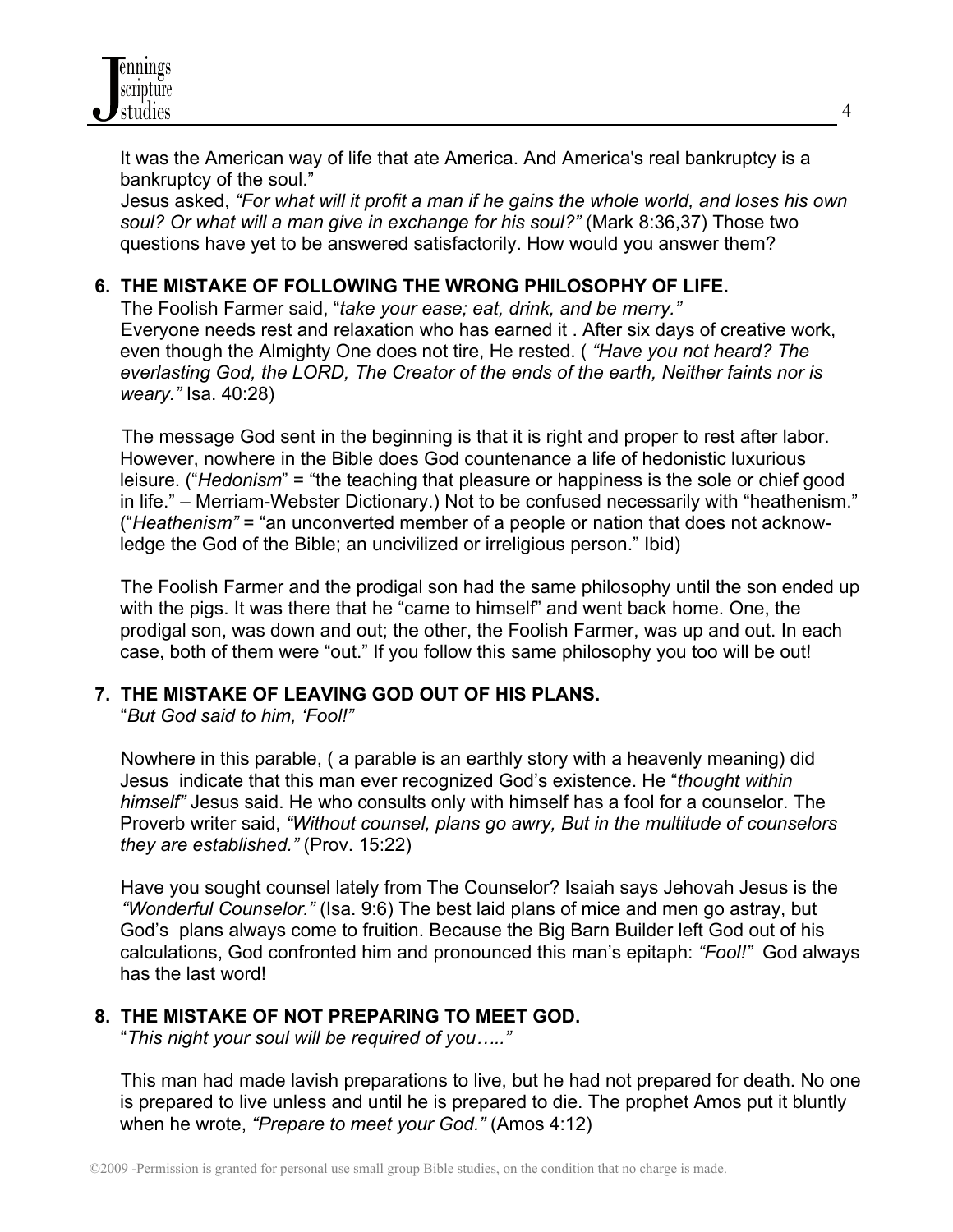Sometime out there in the future of every person is an unavoidable, an inescapable appointment. The writer of Hebrews records these sobering words: *"It is appointed for men to die once, but after this the judgment."* (Heb.9:27) Every cemetery in existence testifies to the truth of that statement. The Foolish Farmer is buried somewhere in one of those cemeteries!

#### **9. THE MISTAKE OF FAILING TO CONSIDER THE ELUSIVENESS OF POSSESSIONS.**

"*then whose will those things be which you have provided?"*

 God asked him, "Who will receive your barns and the bounty that you have accumulateed?" He thought that he had it made – he did! For someone else! Someone asked a fellow whose friend had recently died, "How much did he leave?" The friend answered, "He left it all!" You have never seen a U-Haul Trailer behind a hearse. An aged saintly soul said to a boy, "Son, to make it through life you have to really hold on. Hold to things lightly; hold to truth rightly; hold to God tightly!" That man was a farmer also but a wise one.

#### **10. THE MISTAKE OF BEING RICH TOWARD SELF BUT POOR TOWARD GOD.**

 *"So is he who lays up treasure for himself, and is not rich toward God."*

This man had much laid aside for himself on earth, but had nothing laid up in heaven. He was prosperous on earth but poverty stricken in eternity.

 A man and his wife were standing holding each other while they watched as the final flames devoured the last remnants of their home. The husband said forlornly, "There goes everything that we have." The wife, with tears freely flowing smiled up at him and said, "No, honey, everything that we have given to the Lord over the years is safe in heaven. Now we have more there than we have here on earth."

 All of us would do well to concentrate upon sending more on ahead *"where thieves do not break through and steal"* and where fire does not consume!

#### **SUMMATION**

 Jesus was not condemning possessions as such; He was rather condemning the wrong attitude toward them: the attitude that they are the most important things in life. Jesus words, immediately preceding the story about the Foolish Farmer, were these: *"Take heed and beware of covetousness, for one's life does not consist in the abundance of the things he possesses."* (Luke 12:15) Not a few persons imagine that *worth* in life is measured by *wealth* in life.

 Anyone who reads Jesus' parable must agree that the designation that Jesus gave the man was correct: "Fool!" Jim Elliot, martyred missionary wrote, "He is no fool who gives what he cannot keep to gain that which he cannot lose."

## **CONCLUSION**